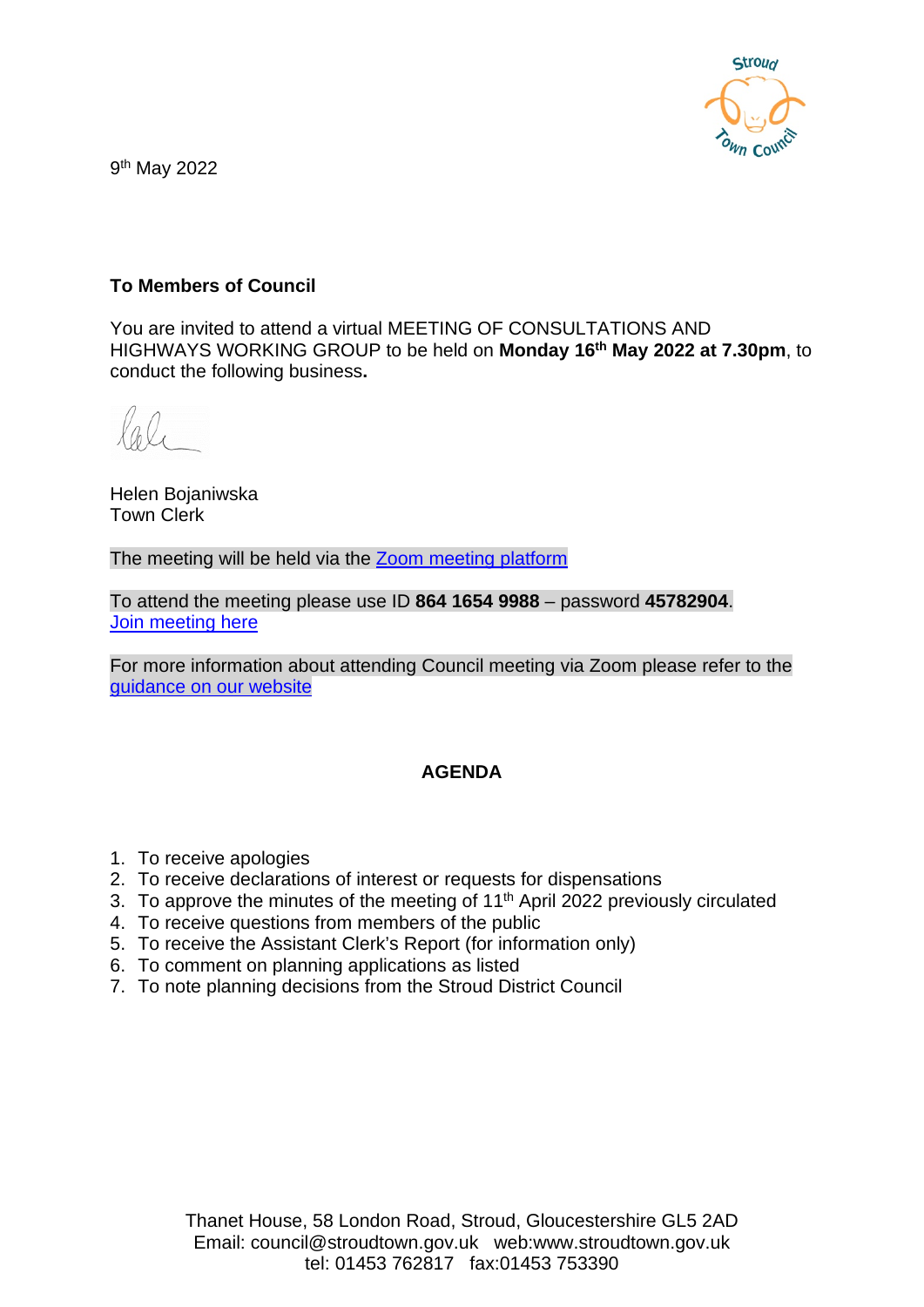#### **Item 6 APPLICATIONS 18th May 2022**

| <b>Planning</b><br><b>Application No.</b> | Location                                      | <b>Details</b>                                                       | <b>Ward/notes</b> |
|-------------------------------------------|-----------------------------------------------|----------------------------------------------------------------------|-------------------|
| S.22/0804/HHOLD                           | 8 Shepherds Close                             | Single storey side extension plus enlargement<br>of driveway         | <b>Uplands</b>    |
| S.22/0783/HHOLD                           | 26 Summer Street                              | Construction of first floor extension, alterations<br>& new studio   | Valley            |
| S.22/0784/LBC                             | 26 Summer Street                              | Construction of first floor extension, alterations<br>& new studio   | Valley            |
| S.22/0742/FUL                             | Land At Stafford Mill,<br>London Road, Thrupp | New industrial building                                              | Trinity           |
| S.22/0860/FUL                             | Land At 140, Slad Road                        | Erection of two eco dwellings with associated<br>parking and gardens |                   |
| S.22/0602/HHOLD                           | Sunnyside, All Saints<br>Road                 | Garage conversion with external canopies                             | <b>Uplands</b>    |
| S.22/0899/ADV                             | 4 King Street                                 | ATM replacement with new finish to ATM wall                          | Central           |
| S.22/0898/FUL                             | 4 King Street                                 | ATM replacement with new finish to ATM wall                          | Central           |
| S.22/0936/HHOLD                           | 41 Mill Farm Drive,<br>Paganhill              | Erection of rear extension and installation of<br>parking area       | Pag/Farm          |

#### **Delegated applications**

These applications will not be discussed unless a ward Cllr calls in or there are significant objections from members of the public.

| <b>Planning</b>        | Location        | <b>Details</b>             | <b>Ward/notes</b> |
|------------------------|-----------------|----------------------------|-------------------|
| <b>Application No.</b> |                 |                            |                   |
| S.22/0840/HHOLD        | 91 Horns Road   | Erection of studio         | Trinitv           |
| S.22/0922/HHOLD        | 106 Mathews Way | Erection of rear extension | Farm/Pag          |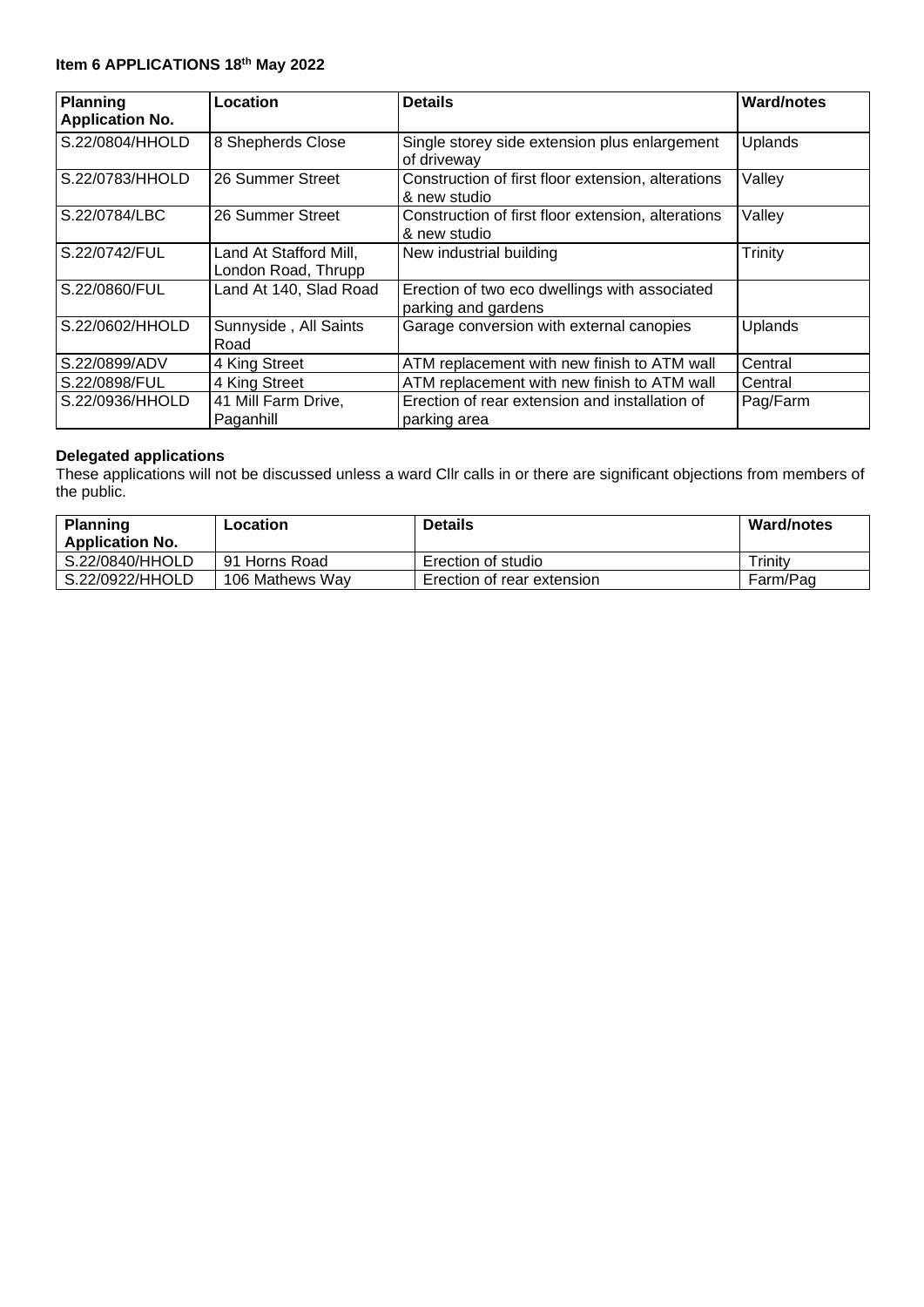# Decisions Made By Local Planning Authority

| <b>Application</b>                                                                                                                                                                                                                                                                                         | <b>Status</b>             | <b>STC Comments</b> |
|------------------------------------------------------------------------------------------------------------------------------------------------------------------------------------------------------------------------------------------------------------------------------------------------------------|---------------------------|---------------------|
| Dudbridge Industrial Estate Dudbridge Road<br>S.21/1152/REM Details of appearance, landscaping, layout<br>& scale pursuant to the grant of outline planning consent<br>under hybrid planning permission (S.17/1987/OUT dated<br>25th May 2018) for residential development comprising<br>94 no. dwellings. | Approval                  | Object              |
| Frome House London Road<br>S.21/1371/LBC Installation of 2x non-illuminated signs                                                                                                                                                                                                                          | Consent                   | <b>Neutral</b>      |
| Rear Of 3 George Street<br>S.21/2681/FUL Conversion of existing building into dwelling                                                                                                                                                                                                                     | Permission                | <b>Neutral</b>      |
| <b>137A Summer Street</b><br>S.21/2825/FUL Demolition of agricultural barn and<br>erection of passivhaus dwelling.                                                                                                                                                                                         | Permission                | Support             |
| 1st Floor Offices Clarendon Court London Road<br>S.22/0044/FUL Change of use of offices (Class E) to<br>eight residential flats (C3 Use) with associated<br>fenestration changes, creation of bin and cycle storage<br>and installation of photo voltaic panels                                            | Permission                | Support             |
| 80 Farmhill Lane<br>S.22/0142/HHOLD Erection of front, side and rear<br>extensions.                                                                                                                                                                                                                        | Permission                | <b>Neutral</b>      |
| New Imperial House Station Road<br>S.22/0113/P3E   Change of use from offices (Class E) to<br>7no. residential flats (Class C3)                                                                                                                                                                            | Prior approval<br>granted | <b>Neutral</b>      |
| Wallbridge Industrial Estate Wallbridge<br>S.22/0140/FUL The siting of 31 storage containers, a site<br>office and associated works (Class B8) (Resubmission<br>of S.21/0175/FUL)                                                                                                                          | Permission                | Object              |
| <b>Station House Station Road</b><br>S.22/0240/LBC Widen one ground floor door opening<br>in rear room                                                                                                                                                                                                     | Consent                   | <b>Neutral</b>      |
| Hillside House Middle Hill<br>S.22/0111/HHOLD Erection of new detached garage                                                                                                                                                                                                                              | Permission                | <b>Neutral</b>      |
| 2 York Villas Springfield Road Uplands<br>S.22/0047/HHOLD Erection of rear flat roof extension                                                                                                                                                                                                             | Permission                | <b>Neutral</b>      |
| Land Between 3 And 4 Fennells View<br>S.22/0197/FUL Change of use to garden land (Class C3)<br>(retrospective)                                                                                                                                                                                             | Permission                | Object              |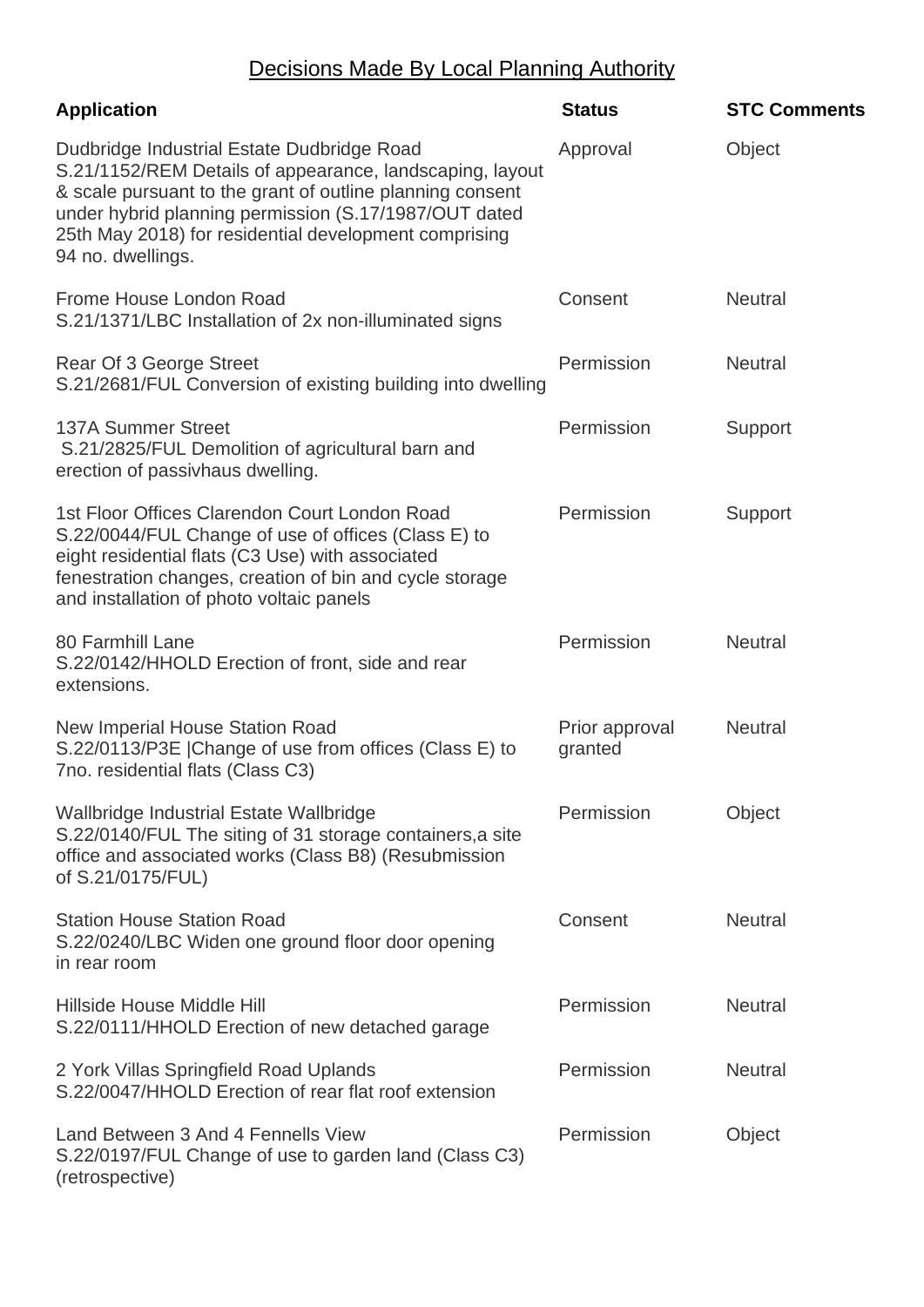| Shop 4 Clarendon Court 54-56 London Road<br>S.22/0333/FUL Change of use of vacant unit from<br>hairdressers (Use Class E, formerly A1) to a pizza takeaway<br>(Use Class Sui Generis, formerly A5) including associated<br>external alterations | Permission | Object         |
|-------------------------------------------------------------------------------------------------------------------------------------------------------------------------------------------------------------------------------------------------|------------|----------------|
| 32 Peghouse Close<br>S.22/0369/TPO T1 coppice to ground level                                                                                                                                                                                   | Refusal    | Object         |
| TPO 422 Limehouse London Road<br>S.22/0444/TPO Re-pollard 4 lime trees at front of property                                                                                                                                                     | Consent    | Support        |
| <b>19 Russell Street</b><br>S.22/0507/FUL Change of use from class E shop to sui<br>generis - Dog grooming salon                                                                                                                                | Permission | <b>Neutral</b> |
| 1 Stratford Court Stratford Road<br>S.22/0541/TCA Notice of Intended Removal of Cedar Tree<br>- six weeks notice under section 211 of the Town and<br>Country Planning Act 1990 for the removal of tree.                                        | Consent    | <b>Neutral</b> |
| Flat 2 9 Bisley Road<br>S.22/0350/TCA Fell the Leylandii. Replant with a fruit tree<br>(pear) The tree is in the garden. significantly away from<br>any building                                                                                | Consent    | <b>Neutral</b> |
| 76 Valley View Road<br>S.22/0349/HHOLD Erection of single storey rear extension                                                                                                                                                                 | Permission | <b>Neutral</b> |
| 24 Bowbridge Wharf<br>S.22/0306/HHOLD Garage conversion                                                                                                                                                                                         | Permission | <b>Neutral</b> |
| Gordano Farmhill Lane<br>S.22/0441/HHOLD Replacement boundary fence with<br>timber close board to southern boundary                                                                                                                             | Permission | Neutral        |
| <b>7 Milton Grove</b><br>S.22/0548/TPO Mature ash tree - Take height out & take<br>back 2 long limbs in length                                                                                                                                  | Refusal    | <b>Neutral</b> |
| Flat 3 Linstock Lodge 9 Bisley Road<br>S.22/0559/TCA The removal of one branch on an ash<br>tree in the garden                                                                                                                                  | Consent    | <b>Neutral</b> |
| 48 Shepherds Croft<br>S.22/0604/TPO T1 Sycamore - Remove single co-<br>dominant stem to ground level                                                                                                                                            | Consent    | <b>Neutral</b> |
| Land Adjoining Eagle Mill Close<br>S.22/0633/TCA T1 - Fell mature ash tree                                                                                                                                                                      | Consent    | <b>Neutral</b> |
| Lot 4 Land At Woodside<br>S.22/0737/AFPA Vehicle access for transfer of materials<br>to the food growing area.                                                                                                                                  | Withdrawn  | <b>Neutral</b> |